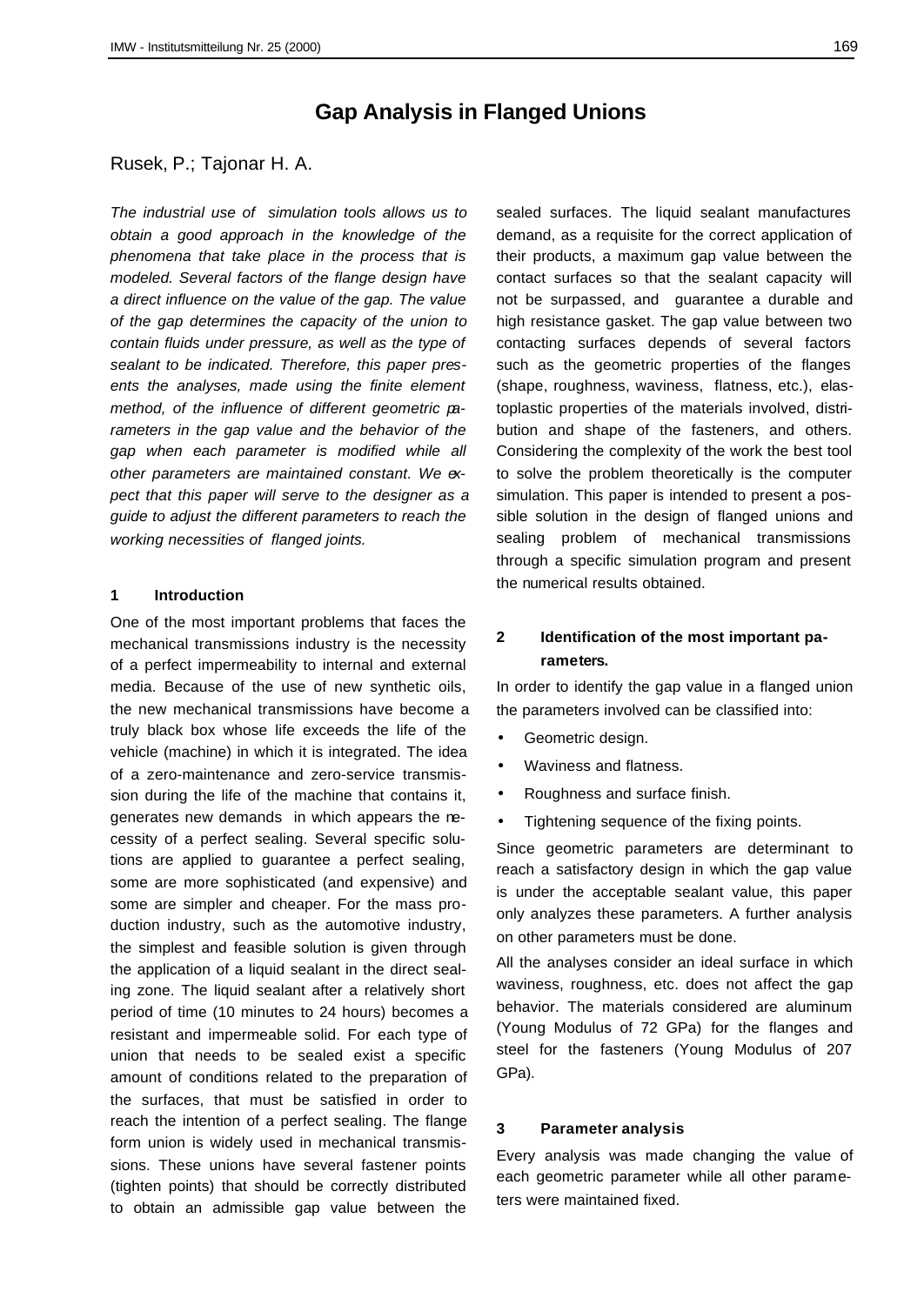#### **3.1 Distance between tightening points**



**Fig. 1** Distance representation



**Graph. 1** Distance vs Gap

When the distance between tightening points is changed (fig. 1), a lineal behavior of the gap is observed (graphic 1). The more the tightening points are separated the greater the gap in the joint becomes.

For a specific thickness of the flange, two zones could be identified in the behavior of the gap. In the first region (zone 1) the value of the gap is zero and this value could not be changed by approaching the fasteners. The gap will increase lineally when the fasteners are moved away.

## **3.2 Thickness of the joint**



**Fig. 2** Thickness representation



**Graph. 2** Thickness vs Gap

The thickness value in flanged unions has an inportant influence in the gap behavior, because a greater thickness implies a more rigid flange that minimizes the joint deformation. The behavior is exponential (graphic 2), and when a "critical" value is reached (in this case 20 mm) the gap value can be considered despicable.

#### **3.3 Radius of Curvature**



**Fig. 3** Radius of curvature representation



**Graph. 3** Radius of curvature vs Gap

When the radius of curvature is increased the gap value decreases with an exponential behavior (figure 3). This behavior is due to the displacement of the line of action of the force out of the joint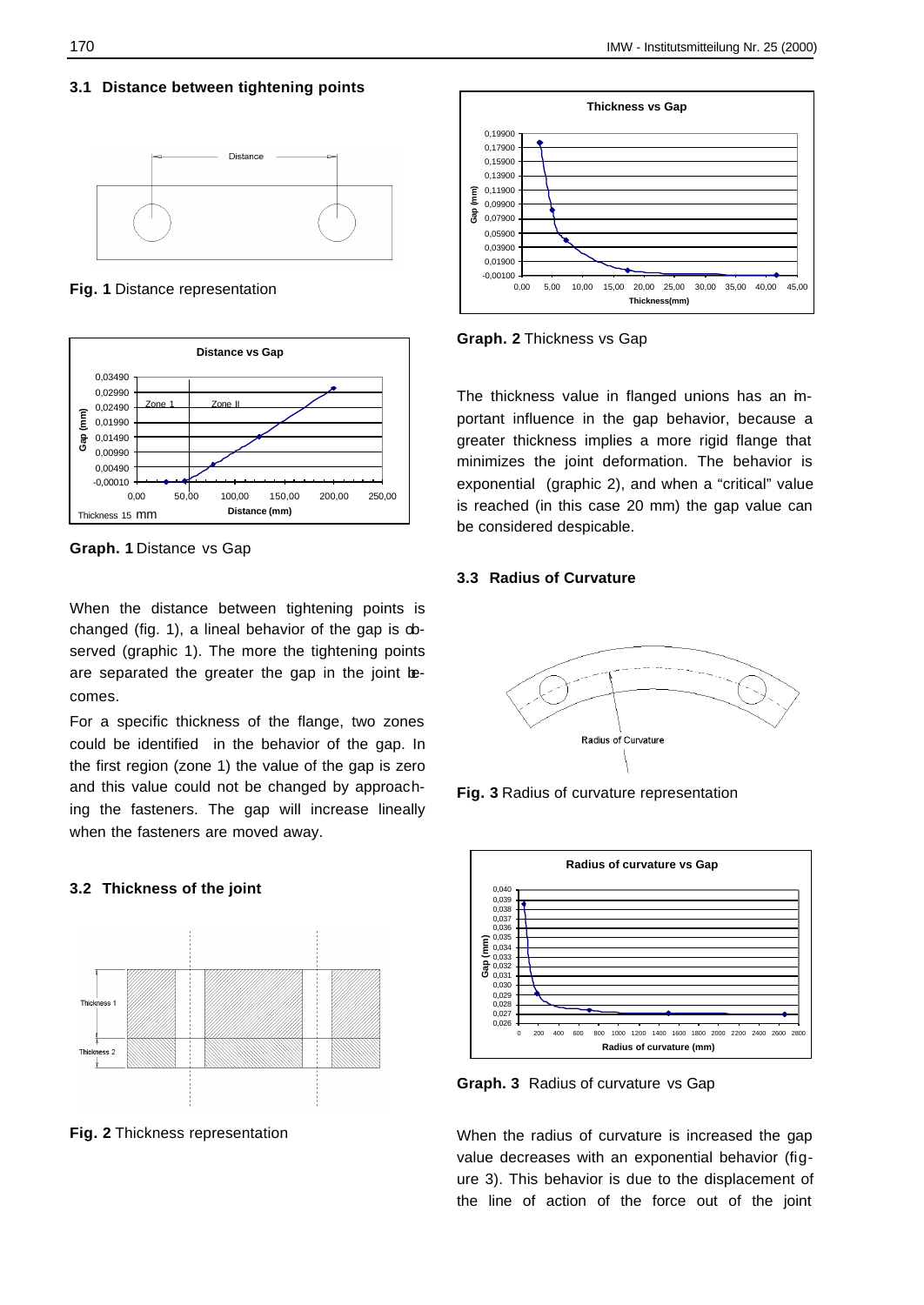(straight line between fasteners), therefore the force transmission would not be uniformly applied through the joint. This effect also causes a nonuniform gap distribution in the flange, this means that different gap values will be present in the axis of symmetry, with the maximum value in the exterior line of the flange.

#### **3.4 Width**



**Fig. 4** Width representation



**Graph. 4** Width vs Gap

The width does not represent an important parameter on the gap behavior, because the range of variation is non significant (less than 4%). Nevertheless the width is a very important factor in the sealant selection, because of the relation of the surface with the adhesive capacity.

## **3.5 Height of fastener application**



**Fig. 5** Height representation



**Graph. 5** Height vs Gap

If the height at which the fasteners are placed is increased, such as a local thickness increment (figure 5), a diminution of the gap value is observed, because of the cone effect in the force distribution which helps generates a more uniform force distribution in the flange.

## **3.6 Eccentricity**







**Graph. 6** Eccentricity vs Gap

When a certain eccentricity exists between fasteners, with respect to the middle line of the flange (figure 6), a gap diminution will be generated. Because this eccentricity approaches to the flange (symmetry line of the curved union) to the force transmission line. The influence is not significant (less than 6%).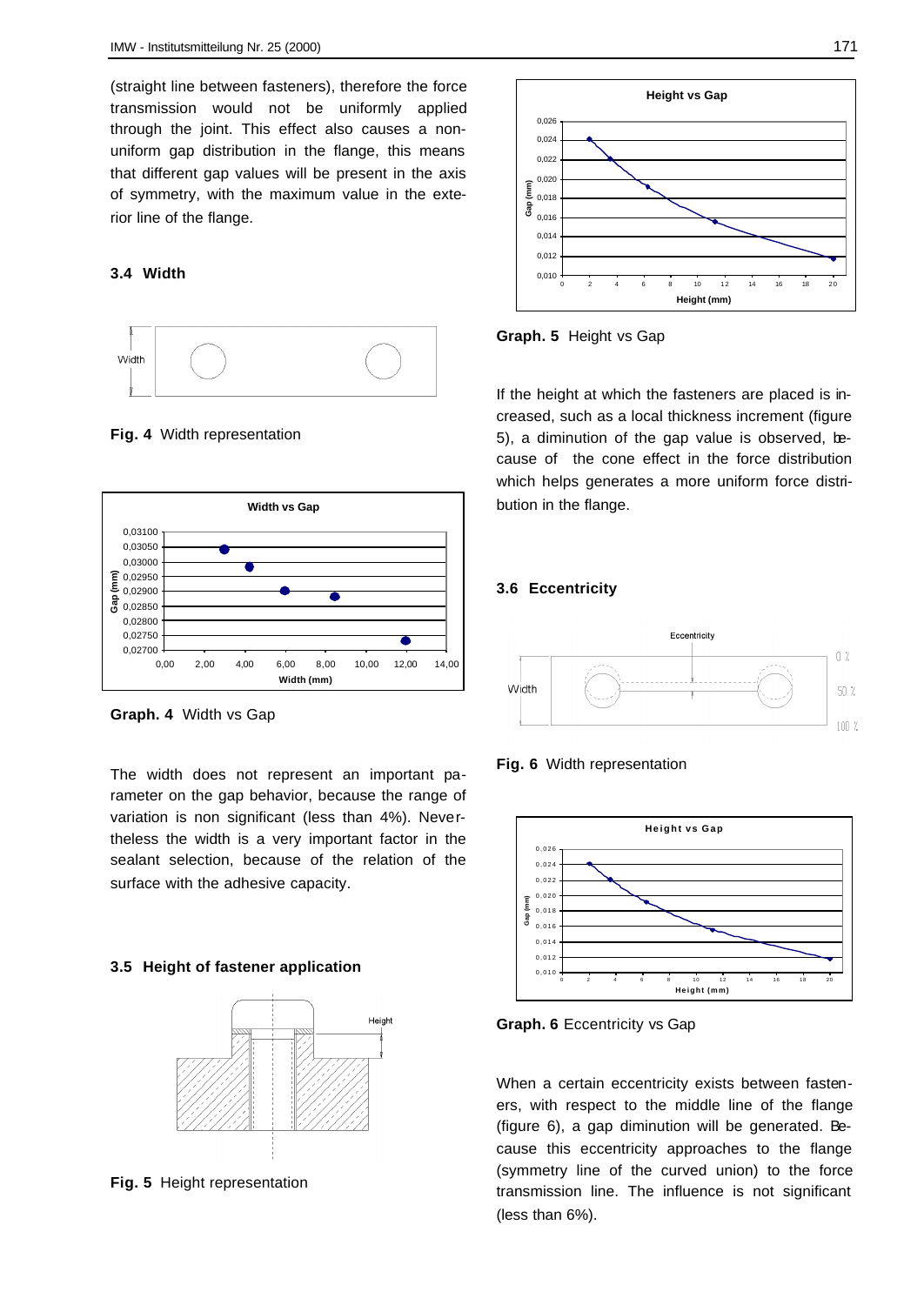**3.7 Fastener Deformation (Torque applied)**



**Graph. 7** Fastener Deformation vs Gap

If fastener deformation is increased, due to an over torquing or because the maximum admissible torque of the fastener is indicated, the gap between the flanges will increase lineally (graphic 7). Therefore, for thin plates (less than 8 to 10 mm) it is convenient to apply a torque under the maximum admissible torque value to avoid an excessive flange deformation.

## **3.8 Bore Diameter**

These analyses were made under 3 different considerations:

- Maintaining a constant distance between fastener points –bores– (figure 7).
- Maintaining a constant distance between bores and maintaining a constant angular relation between the bore center and the flange width (figure 8).
- Maintaining a constant flange length and a constant angular relation between the bore center and the flange width (figure 9).



**Fig. 7** Bore Radius representation



**Fig. 8** Bore Radius representation with constant distance.



**Fig. 9** Bore Radius representation with constant length.



**Graph. 8** Radius vs Gap



**Graph. 9** Radius (constant distance) vs Gap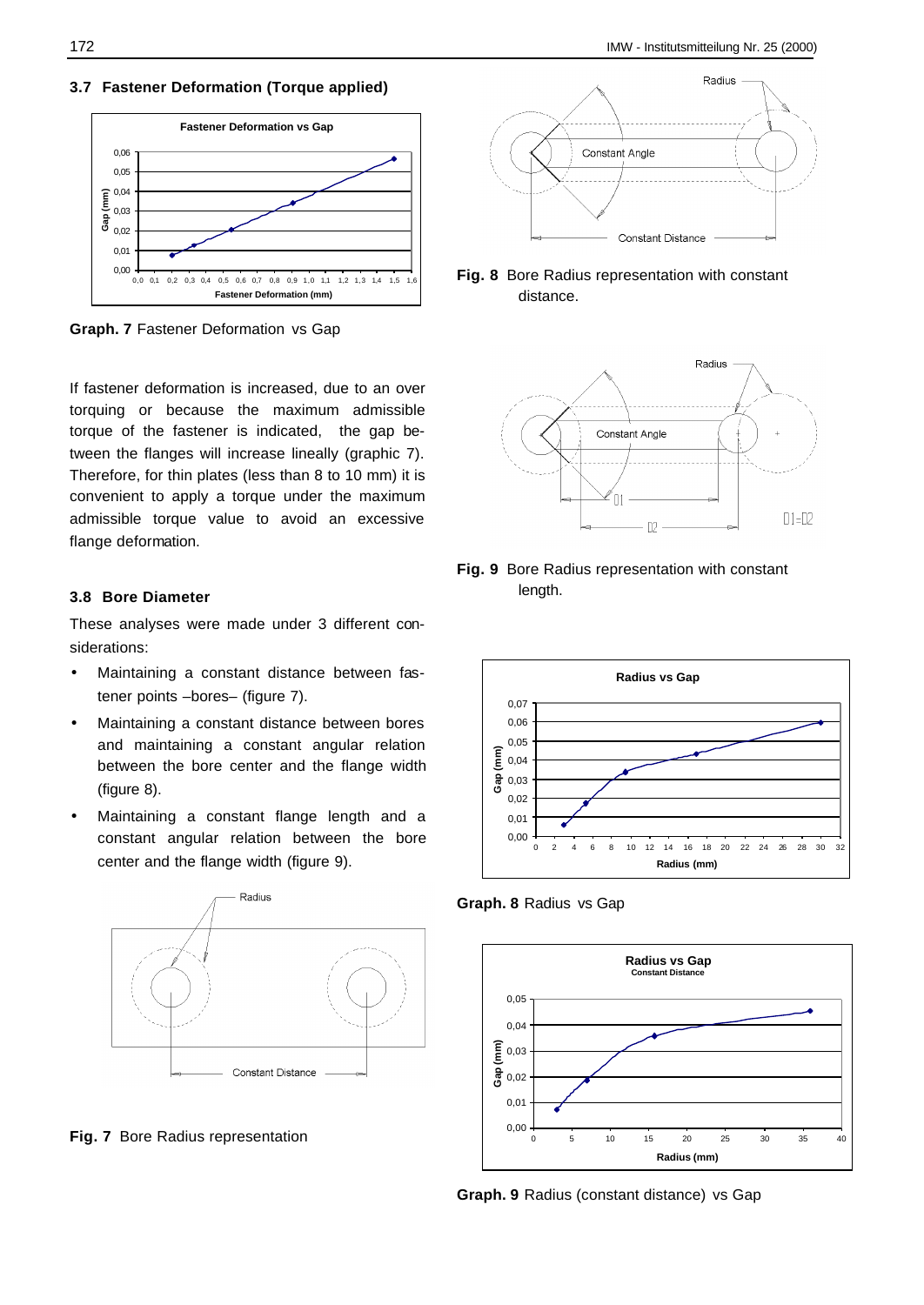

**Graph. 10** Radius (constant length) vs Gap

In the first case, a gap increment is observed when the bore diameter is increased (graphic 8), even though the flange length diminishes.

In the second case (graphic 9), a gap increment is also observed. The behavior is, as in the first case, exponential and tends to an asymptotic value.

In the third case (graphic 10), the gap tends to a linear behavior when the bore diameter is increased.

#### **4 Group of curves**

From the previous results, it was decided to make a group of graphics containing two parameters so that a better comprehension of the gap behavior can be reached. The groups are:

- Distance and thickness.
- Eccentricity and radius of curvature.
- Distance and radius of curvature.
- Straight flange and curved flange comparison.



**4.1 Group Distance – Thickness.**

**Graph. 11** Group Distance - Thickness

When the distance between fasteners is decreased and the thickness is increased, a considerable diminution of the gap value is possible. Therefore, the compensation of a wide distance is feasible by increasing the flange thickness (graphic 11). This effect is due to the increment in the joint rigidity.

#### **4.2 Group Eccentricity – Radius of curvature.**



# **Graph. 12** Group Eccentricity – Radius of Curvature

In this group of curves it is observed that the lower the radius of curvature the higher the effect of the eccentricity in the gap value (graphic 12); because line of action of the force between the fasteners is approximated to the flange. If the radius of curvature is high (approaching to a straight flange) the eccentricity will increase the gap value. The influence of eccentricity is only in a small percentage (in the analyzed case only 10%).

#### **4.3 Group Distance – Radius of Curvature.**



**Graph. 13** Group Distance – Radius of Curvature